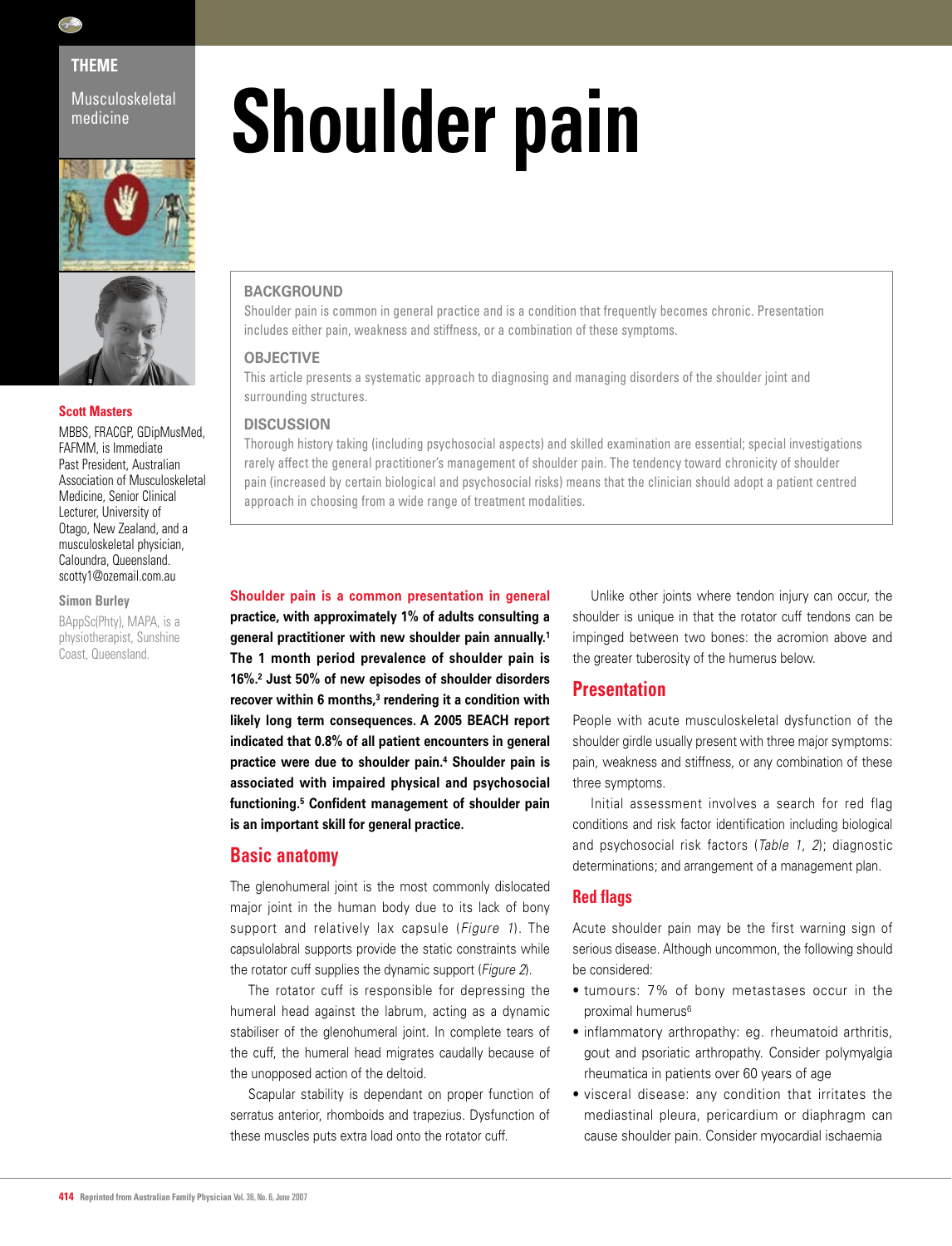- Septic arthritis: rare in the shoulder (less than 0.01%)
- Fracture/dislocation: usually history of trauma and sudden onset of pain. Increased vigilance is required in osteoporotic patients.

## **Referred pain**

Other somatic sources will refer pain to the shoulder due to convergence of their sensory afferents to similar areas in the dorsal horn of the spinal cord. The cervical (especially C4/5) and upper thoracic zygapophyseal joints, cervical intervertebral discs, and cervical muscles may all refer pain to the shoulder.

# **History**

A full pain history is mandatory as with all musculoskeletal pain problems. Some associations are shown in *Table 3*. A systems review is necessary, especially in relation to cardiac, respiratory and gastrointestinal disorders. Enquiry into associated neck symptoms, radicular pain and radiculopathy is important in assessing the role of the cervical spine. Asking the patient to indicate where the pain actually is might show that what they described as 'shoulder pain' is actually better described as relating to the neck or arm.

Epileptic seizures may be associated with posterior shoulder dislocation.

It is important to ask patients involved in physical type employment, recreation and sports about any changes in work load, type of activity and equipment change. The mechanism of any injury needs to be documented. Enquiry into the patient's psychosocial domain is essential in determining prognosis and appropriate management.

# **Examination**

The degree of pain and disability needs to be assessed at the first visit. This can be performed by recording visual analogue scale pain scores for 2–4 activities that the patient finds difficult to perform since suffering the shoulder pain.

There are no clinical tests that are both reliable and valid for any specific shoulder clinical entity.<sup>7</sup> However, physical examination can:

- possibly identify potentially serious conditions
- measure and monitor the degree of dysfunction
- enable development of a treatment program tailored specifically to the patient's physical and psychosocial needs, and
- engender patient confidence.

If the patient's pain can be reproduced by shoulder movements or special tests such as Hawkins impingement test (*Figure 3*), then a somatic cause for the pain is more likely. If the pain is reproduced by a Spurling test (*Figure* 





## **Table 1. Biological factors contributing to shoulder pain**

- Work above shoulder height
- Low frequency vibration
- Repetitive work tasks
- Heavy work load
- Work pace
- Driving for long periods
- Shift work
- Sleep disturbance
- Smoking
- Caffeine consumption

# **Table 2. Psychosocial risk factors (yellow flags)**

- Job dissatisfaction
- Uncertain work demands
- Poor support at work
- High mental workload
- Psychological distress
- Immigrant status

*4*) and radiates into the arm, then radicular pain should be suspected and further investigation (eg. cervical magnetic resonance imaging [MRI]) could be contemplated. Some common clinical patterns are detailed in *Table 3*. If the patient's pain cannot be reproduced on examination of the relevant musculoskeletal structures then red flag conditions need to be revisited. This should include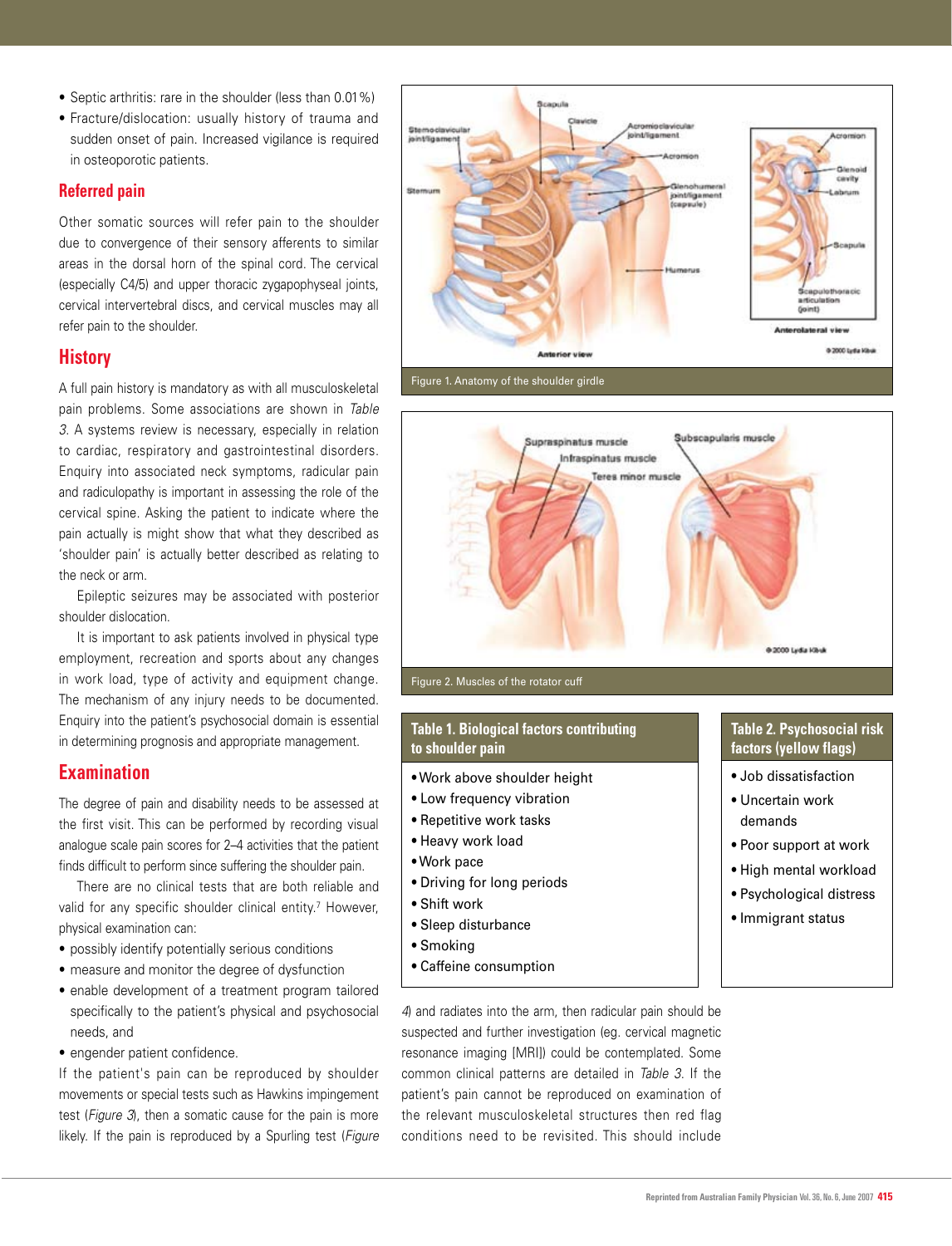examination of the chest and abdomen with relevant investigations. Examination of the shoulder should involve:

- inspection of skin and soft tissue contours
- recording active and passive range of movement
- checking strength in all directions
- palpating shoulder girdle muscles and their attachments, acromio- and sterno-clavicular joints, other bony landmarks
- special tests (eg. apprehension test for glenohumeral laxity)
- cervical spine examination
- other body systems depending on red flags.

# **Investigations**

X-ray is warranted if a bony lesion or advanced arthritis is



Figure 3. Hawkins impingement test – shoulder placed in 90 degrees of forward flexion and then internally rotated

### **Table 3. Pain associations**

| <b>Diagnosis</b>                                                                                           | <b>Clinical features</b>                                                                                                                                                                                                                  | Investigations                                               | <b>Management</b>                                                                                                                                                     |
|------------------------------------------------------------------------------------------------------------|-------------------------------------------------------------------------------------------------------------------------------------------------------------------------------------------------------------------------------------------|--------------------------------------------------------------|-----------------------------------------------------------------------------------------------------------------------------------------------------------------------|
| Rotator cuff dysfunction<br>(Impingement, painful arc, rotator<br>cuff tendinosis, subacromial<br>bursitis | Age 30-60 years, associated<br>with repeated overhead<br>activities, painful abduction<br>60-120 degrees, full passive<br>ROM, reasonable power with<br>empty can test, +ve Hawkins<br>impingement test, night time<br>pain with bursitis | None needed unless<br>red flags on history or<br>examination | Control pain - medication,<br>subacromial injection, GTN<br>patch<br>Improve function through<br>supervised rehabilitation<br>including a graded exercise<br>program  |
| Rotator cuff full thickness tear                                                                           | Increasing prevalence with<br>age, marked weakness in<br>abduction and external<br>rotation, retraction of muscle<br>may be palpable if large tear,<br>often night time pain                                                              | Ultrasound, MRI if<br>considering surgery                    | Consider surgical repair,<br>otherwise supervised<br>rehabilitation. Younger patients<br>with an acute traumatic tear<br>are more likely to require<br>surgery        |
| Scapulothoracic dysfunction                                                                                | Important consideration in<br>people involved in repetitive<br>activities<br>Scapular winging on<br>examination                                                                                                                           | Nil                                                          | Improved function through<br>scapular stabilisation program                                                                                                           |
| Frozen shoulder syndrome                                                                                   | Age 40-60 years, slow onset<br>and may mimic rotator cuff<br>dysfunction initially, decreased<br>passive ROM in at least three<br>directions                                                                                              | Normal plain X-ray                                           | Oral or intra-articular<br>corticosteroids, suprascapular<br>nerve block, analgesia, gentle<br>home exercise program to<br>maintain strength and mobility             |
| Acromioclavicular joint<br>dysfunction                                                                     | Painful abduction from 120+<br>degrees, pain with forced<br>horizontal flexion, AC joint<br>tender to palpation                                                                                                                           | May see AC subluxation<br>on plain X-ray                     | Avoid direct and indirect<br>trauma, joint injection<br>Avoid elevation over 120<br>degrees in early acute phase<br>Acute pain can be assisted<br>with taping support |
| Glenohumeral instability                                                                                   | +ve apprehension test, may<br>have: generalised ligamentous<br>laxity, episodes of 'dead arm'                                                                                                                                             | Plain X-ray may reveal<br>Hill-Sachs or Bankart<br>lesion    | Stability strength program<br>Surgery                                                                                                                                 |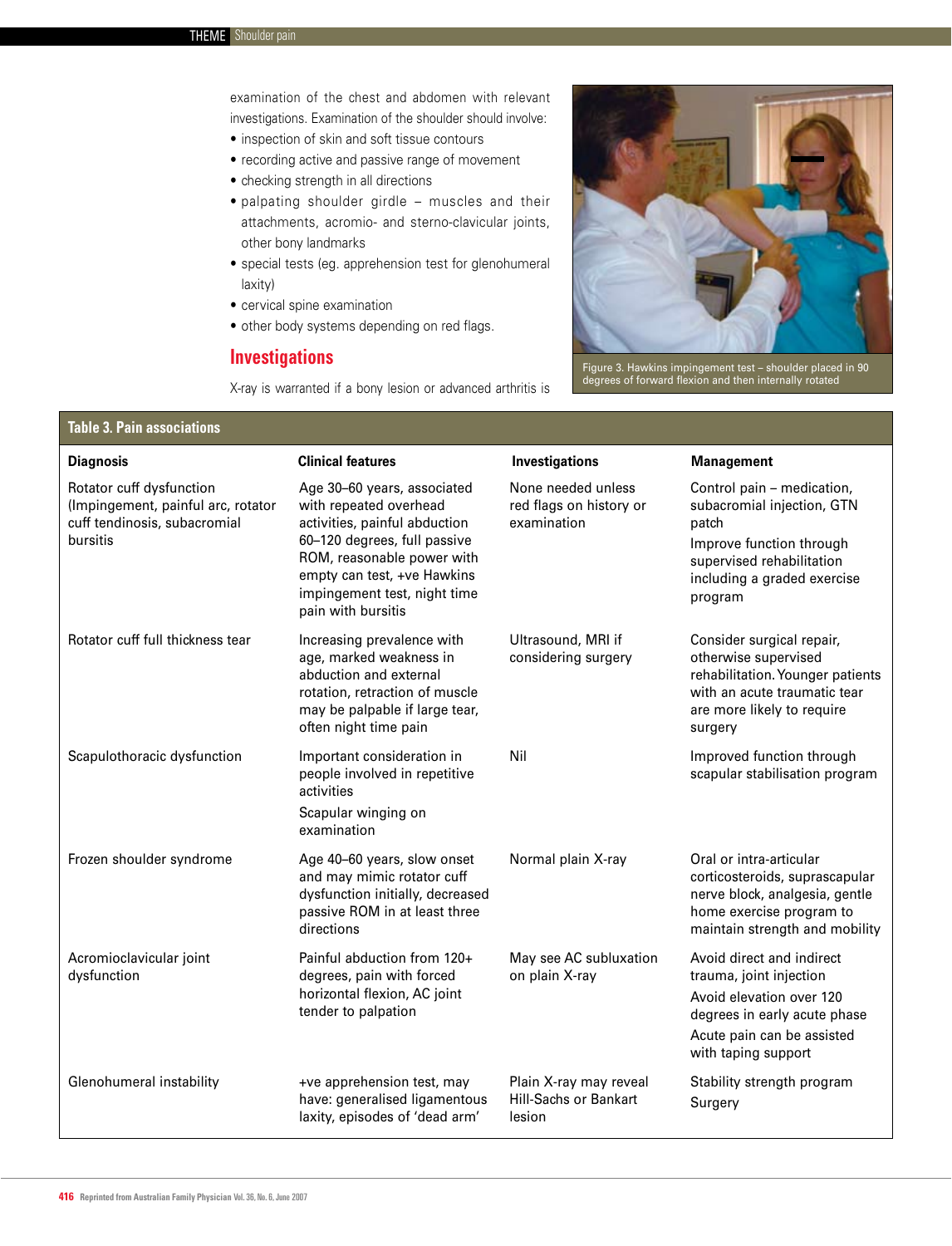

affected shoulder while axially loaded



Figure 5. Subacromial space

- lateral approach
- palpate most lateral point of shoulder
- inject ~1.3 cm below acromion
- advance needle medially, horizontally and slightly posteriorly for ~2–3 cm
- posterolateral approach as above but start more posteriorly and palpate the gap between the acromion and the head of the humerus. An assistant can add downward traction to the arm to increase the space. Aim needle toward the AC joint in an anterosuperior direction



suspected from the history or examination. However, as age increases, the chance of an asymptomatic radiological finding also increases. The chance of finding a partial or complete rotator cuff tear by MRI in asymptomatic individuals over 60 years of age is more than 50%; for those aged 40–60 years it is more than 25%.8 The results for ultrasound are similar. Ordering an ultrasound rarely changes the GP's management; however, it can help confirm clinical suspicion of a full rotator cuff tear. An Australian study suggests that current radiological investigations are at a higher level than is necessary for optimal management.9

## **Management**

Advice needs to be tailored to the individual with consideration given to their age, occupation, expectations and lifestyle. General principles include:

- let patients nominate their priorities in management (eg. pain reduction, improved sleep, restoration of specific functional goals such as playing tennis)
- use analgesics to allow sleep normalisation and resumption of safe activities. Both topical and oral nonsteroidal anti-inflammatory drugs (NSAIDs) have been shown to be superior to placebo for pain and function in the short term<sup>10</sup>
- subacromial corticosteroid injection for rotator cuff tendinosis (*Figure 5*) has been shown to be superior to lignocaine alone or oral diclofenac for short term pain relief and range of movement<sup>11</sup>
- encourage normal activities and home exercise. Avoid rest. There is weak evidence that strengthening exercises are of benefit in improving function both in the short and long term.12 Examples of some simple home exercises are shown in *Figures 6–8*
- identify biological and psychosocial risk factors (yellow flags) early and modify if possible. Assess the workplace environment for factors that may delay recovery. In sports injuries, assessing technique and modifying appropriately can be essential (eg. swimming stroke, tennis serve, golf swing)
- work with a management team, which can include allied health professionals such as physiotherapists, occupational therapists and psychologists
- if there is no improvement after 3–4 weeks, reassess. Check for red flags and yellow flags. Consider other conservative, empirical management options: massage, manual therapy, injections (trigger point or proliferant), psychological interventions, closer supervision ofrehabilitative exercises, rechecking biomechanical factors. Further investigation may be warranted and a surgical opinion could be sought.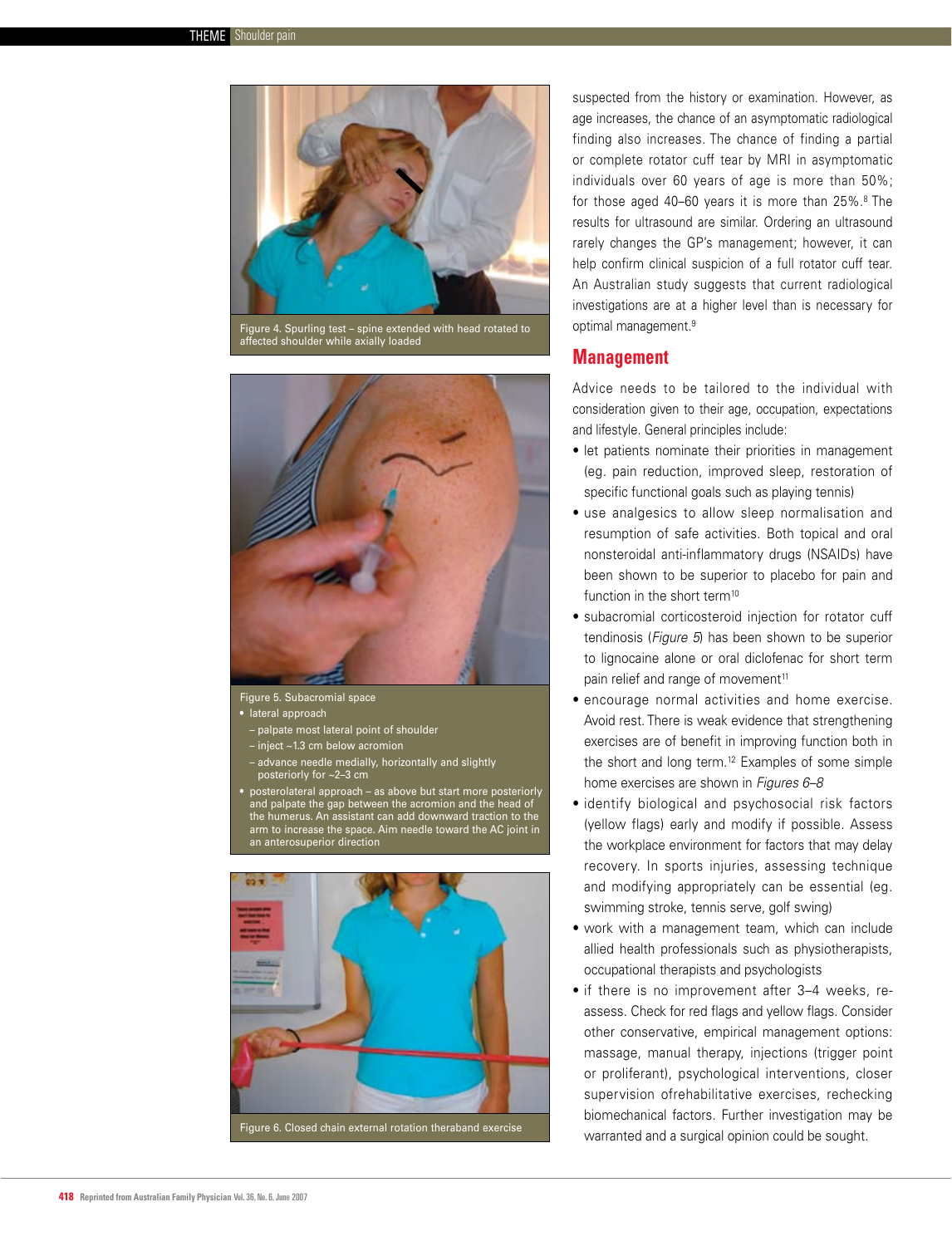## **Rotator cuff dysfunction**

The most common presentation to GPs will be rotator cuff dysfunction (see *Case study*).13 Pain relief through medication and/or subacromial injections, therapeutic exercise, education and reassurance are the mainstays of management. Surgical intervention may be needed if the patient does not respond to 2–3 months of conservative management.

# **Other specific interventions of potential benefit**

 $\bullet$  Oral steroids for frozen shoulder<sup>14</sup> – prednisolone 25

#### **Physiotherapy case study**

Brian Dundee, 62 years of age, has been referred for physiotherapy by his GP. The provisional diagnosis is 'right shoulder rotator cuff impingement'. No radiological investigations have been undertaken as there are no red flag issues.

#### **History**

The shoulder pain began 8 weeks earlier following a weekend of energetic gardening. A 2 week course of NSAIDs has eased his rest pain but not pain on activity.

#### **Subjective assessment**

Visual analogue scale: pain on activity equals 6/10 Night pain present only if he rolls onto the shoulder

Brian has been unable to return to gardening.

#### **Objective assessment**

Abduction limited to 80 degrees actively and near full range passively

Flexion is painful over final 20 degrees

Positive impingement test

Other features thought to contribute to rotator cuff tendon impingement were found:

Scapulae dyskinesis $1 -$  the scapula is positioned downwardly rotated and protracted at rest and during arm elevation

Tight posterior capsule<sup>2</sup> – as evidenced by a loss of internal shoulder rotation. The hand behind back test to only L5 and passive internal rotation of the shoulder at 90 degrees abduction  $= 45$  degrees

Rotator cuff weakness $3 -$  supraspinatus empty can dynamometer test $* = 1.4$  kg (left = 6.8 kg).

#### **Treatment**

There is limited evidence that exercise and manual therapy are beneficial in rotator cuff disease.4,5 A 6 week program with weekly visits to a physiotherapist is commenced

Initially Brian is given an explanation of the likely mechanism of injury and instructed how to stay active – including light gardening – yet avoid further aggravation.

mg/day reducing to 12.5 mg over 3–4 weeks reduces pain and increases movement in the short term

- Intra-articular injection of steroid for frozen shoulder<sup>15</sup>
- Topical glyceryl trinitrate for rotator cuff dysfunction<sup>16</sup> – reduces pain and increases function at 24 weeks
- Sclerosing polidocanol injections a pilot study suggests effectiveness in persistent rotator cuff dysfunction<sup>17</sup>
- Acupuncture<sup>18</sup> may give short term pain and function relief.

The program is then directed toward three features: deep massage and stretches to restore posterior capsule and posterior cuff flexibility, scapular stability and scapulohumeral rhythm correction exercises, and rotator cuff strengthening exercises (the principles of closed chain exercises, cuff pre-setting and <40% intensity are utilised to encourage cuff muscle activation).

## **Outcome**

At 6 weeks, Brian returns to his GP with the following report:

'Activity pain 1/10

Abduction: pain at end of range

Full internal rotation: hand behind back to T8 Supraspinatus empty can test  $= 4.5$  kg Improved scapulothoracic posture and

coordination

Brian has been advised to continue the exercise program for a further 6 weeks then return for final evaluation. He has now returned to full gardening activities and has been instructed on how to best avoid shoulder impingement positions during activity'.

#### **References**

- McClure PW, Michener LA, Karduna AR. Shoulder function and 3-dimensional scapular kinematics in people with and without shoulder impingement syndrome. Phys Ther 2006;86:1075–90.
- 2. Lin JJ, Lim HK, Yang JL. Effect of shoulder tightness on glenohumeral translation, scapular kinematics, and scapulohumeral rhythm in subjects with stiff shoulders. J Orthop Res 2006;24:1044–51.
- 3. Kelly BT, Williams RJ, Cordasco FA, et al. Differential patterns of muscle activation in patients with symptomatic and asymptomatic rotator cuff tears. J Shoulder Elbow Surg 2005;14:165–71.
- 4. Green S, Buchbinder R, Hetrich S. Physiotherapy interventions for shoulder pain. In: Cochrane Database Syst Rev 2003;(2):CDOO4258.
- 5. Desmeules F, Cote CH, Fremont P. Therapeutic exercise and orthopaedic manual therapy for the treatment of impingement syndrome: a systemic review. Clin J Sport Med 2003;13:176–82.

\* Empty can test: arm held at 90 degrees abduction slightly forward of the frontal plane (scaption position or in line with the scapula). Arm internally rotated so thumb is pointing down as if emptying a can. Patient is asked to apply upward pressure into a dynamometer for force measurement